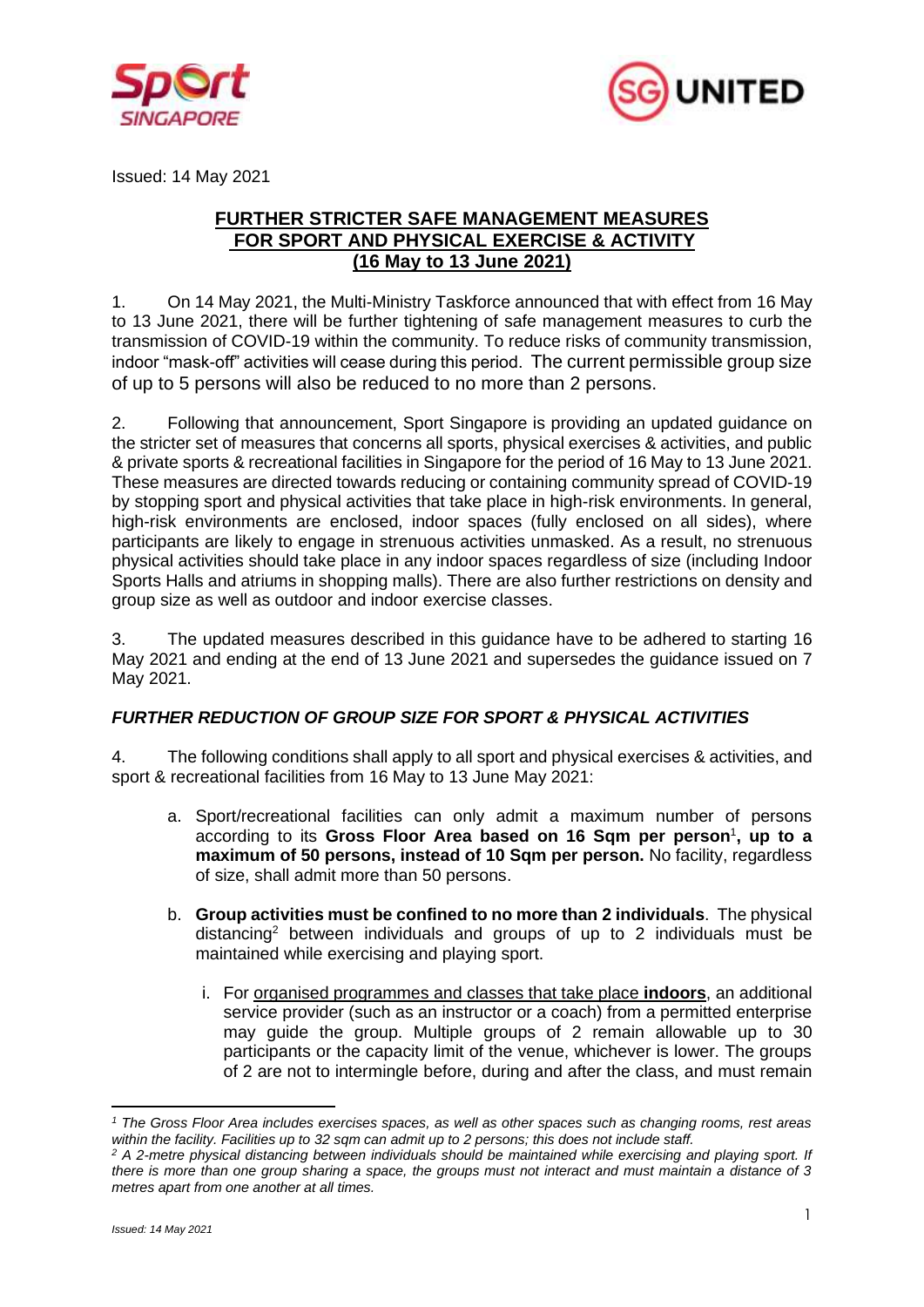



3 metres apart. Refer to subsequent paragraphs on restricting all indoor activities to low intensity activities with masks on at all times.

ii. For organised programmes and classes that take place **outdoors**, an additional service provider (such as an instructor or a coach) from a permitted enterprise may guide the group. Multiple groups of 2 remain allowable up to 30 participants or the capacity limit of the venue, whichever is lower, if the activity is of *low intensity* with masks on at all times. The groups of 2 are not to intermingle before, during, and after the class, and must remain 3 metres apart.

If the activity is of *high intensity* where masks have to be removed, including for swimming, only two persons are allowed (including instructor or coach) and there can be no multiple groups of 2.

- iii. Physical activity of a social nature should be kept to 2 participants.
- c. Large complexes or multi-function premises such as country clubs may treat different parts of their premises as separate facilities, provided that they are well separated by physical barriers such that intermingling is not possible.

## *LOW INTENSITY SPORT & PHYSICAL ACTIVITIES IN INDOOR ENVIRONMENTS*

5. Physical activities, sport and exercise environments that are indoors<sup>3</sup>, where participants are in close contact, exerting and are not reasonably expected to be wearing masks, will not be allowed.

- a. All indoor facilities may only allow low intensity sport and physical activities with masks on at all times. Indoor high risk environments, i.e. indoor public and private gyms and fitness/exercise/dance studios<sup>4</sup>, including those operated by commercial enterprises, country clubs, golf clubs, private apartments, condominiums and charities, are to close during the stipulated period, unless they only offer low intensity physical activities, sport and exercises where all participants and instructors are wearing masks at all times
- b. No such facility will be allowed to offer weight, strength or resistance training of any form, and/or provide equipment for such training, as these are associated with strenuous activities.
- c. Participants, instructors and staff of these facilities also have to adhere to a more stringent set of safe management measures (SMMs) per Annex.
- d. Premises may be used by a coach/instructor for the purposes of producing digital content for online classes. Sport Singapore will have to be notified beforehand at [Sport\\_Covid@sport.gov.sg](mailto:Sport_Covid@sport.gov.sg) to confirm adherence to prevailing SMMs for digital

*<sup>3</sup> Defined as premises which are fully enclosed on all sides.*

*<sup>4</sup> Premises identified as high-risk physical activities, sport and exercise environments include, but are not limited to, indoor fitness training facilities, indoor gyms, as well as fitness studios and similar indoor studio settings for climb walls, trampoline, dance, barre, spin, etc. Such indoor premises (and including any other type of indoor premises such as hotel, club or condominium function rooms) must not be allowed to be used, or hired out to others for use for any high intensity sport and physical activities where participants are in close contact, exerting and not wearing masks during the stipulated period.*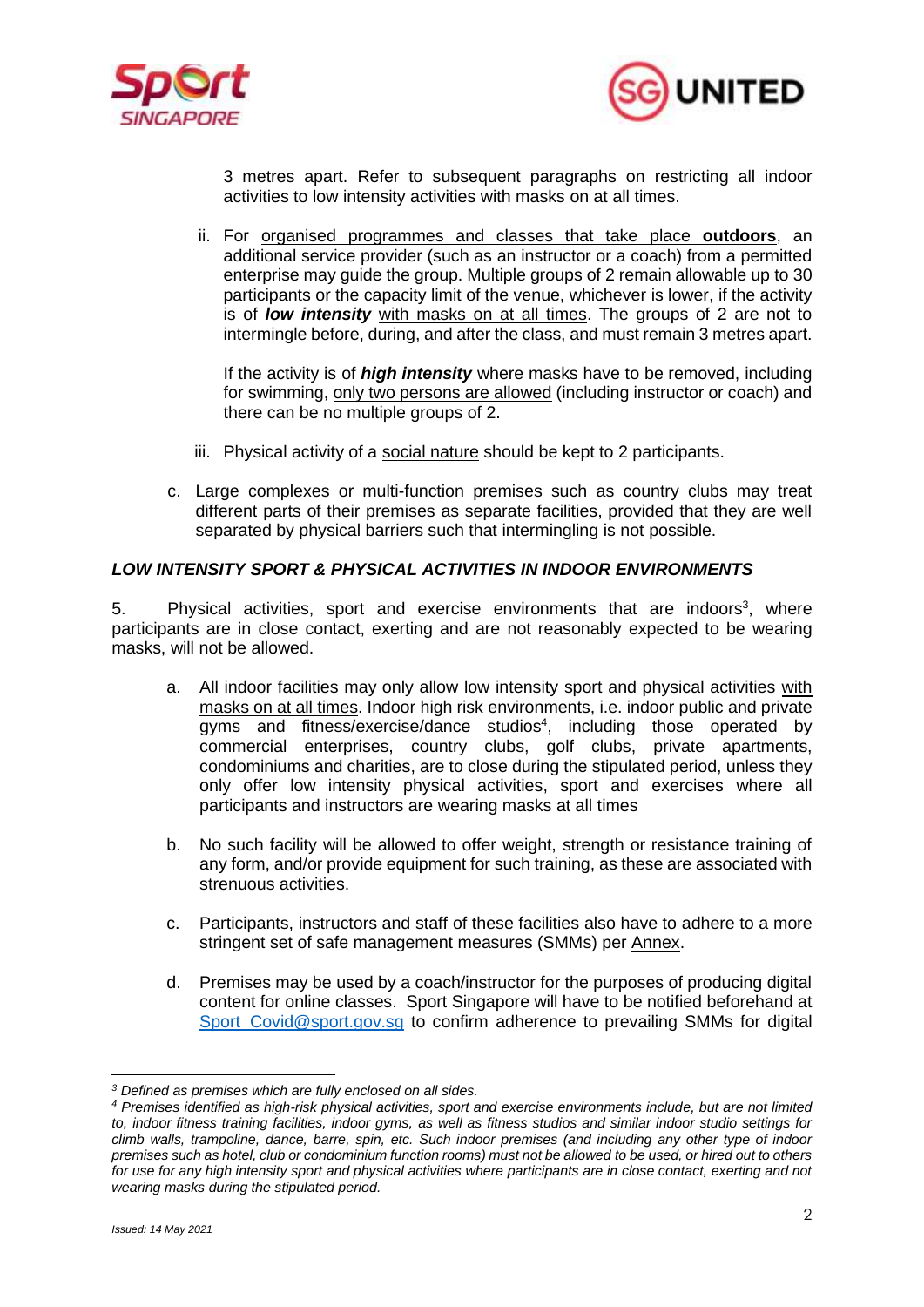



content production. There shall be no other activities at the premises when digital content production is taking place.

6. For a list of affected Sport Singapore's indoor facilities and programmes during this period, please visit [https://www.myactivesg.com/Facilities/Sport-Centres/Facilities-Closure.](https://www.myactivesg.com/Facilities/Sport-Centres/Facilities-Closure) Refunds for affected bookings that fall under these dates will be processed within the next seven working days.

## *LARGE GROUP OUTDOOR CLASSES*

7. Approved large outdoor classes at public spaces such as parks and HDB common areas, can continue, subject to the venue size and safe distancing requirements as stated in paragraph 4(b)ii. All instructors must also be registered with Sport Singapore.<sup>5</sup>

8. Sport Singapore is looking into the provision of more outdoor spaces *within its ActiveSG facilities* for coaches and instructors to conduct their classes. The mechanism to apply for these spaces will be announced to the community when ready.

#### *OTHER SAFE MANAGEMENT MEASURES*

9. Other safe management measures will continue to be in place. These include, but are not limited to:

a. Mask wearing. Masks should be worn as a default. If an individual is engaged in an outdoor activity of *high intensity* by himself or with another person (i.e. no more than 2 in the group), masks may be removed for the activity. Maintain social distancing from other groups.

Those performing permitted *low intensity* sport and physical activity in an indoor environment are required to wear a mask at all times. The activity has to cease immediately, if any participant removes his or her mask, even for a short while to breathe.

- b. Sharing of common equipment should be avoided. Participants in an indoor environment should not share sport and exercise equipment, such as exercise machines, bars, free weights, stationary bikes, treadmills, exercise mats where fomite transmission risk is high. No premises that remain open is to provide such equipment for use.
- c. Reducing Physical Interaction & Hygiene and Ensuring Safe Distancing. Owners or operators of facilities are responsible for ensuring safe management measures are implemented, and that their patrons/users comply. Facility owners/operators will have to:
	- i. Organise human traffic flow and space management to ensure that the mixing of groups is minimised to transient contact;
	- ii. Put in place measures to minimise crowding or mixing at common facilities e.g. toilets. Where possible, specific common facilities should be designated to

<sup>5</sup> *Instructors who are interested to conduct large outdoor classes at outdoor public spaces must be registered and can do so via [https://circle.myactivesg.com/programmes/classes/coaches/outdoor-classes-instructor-registration.](https://circle.myactivesg.com/programmes/classes/coaches/outdoor-classes-instructor-registration) Subsequent approval from facility owner need to be sought before activities can be conducted.*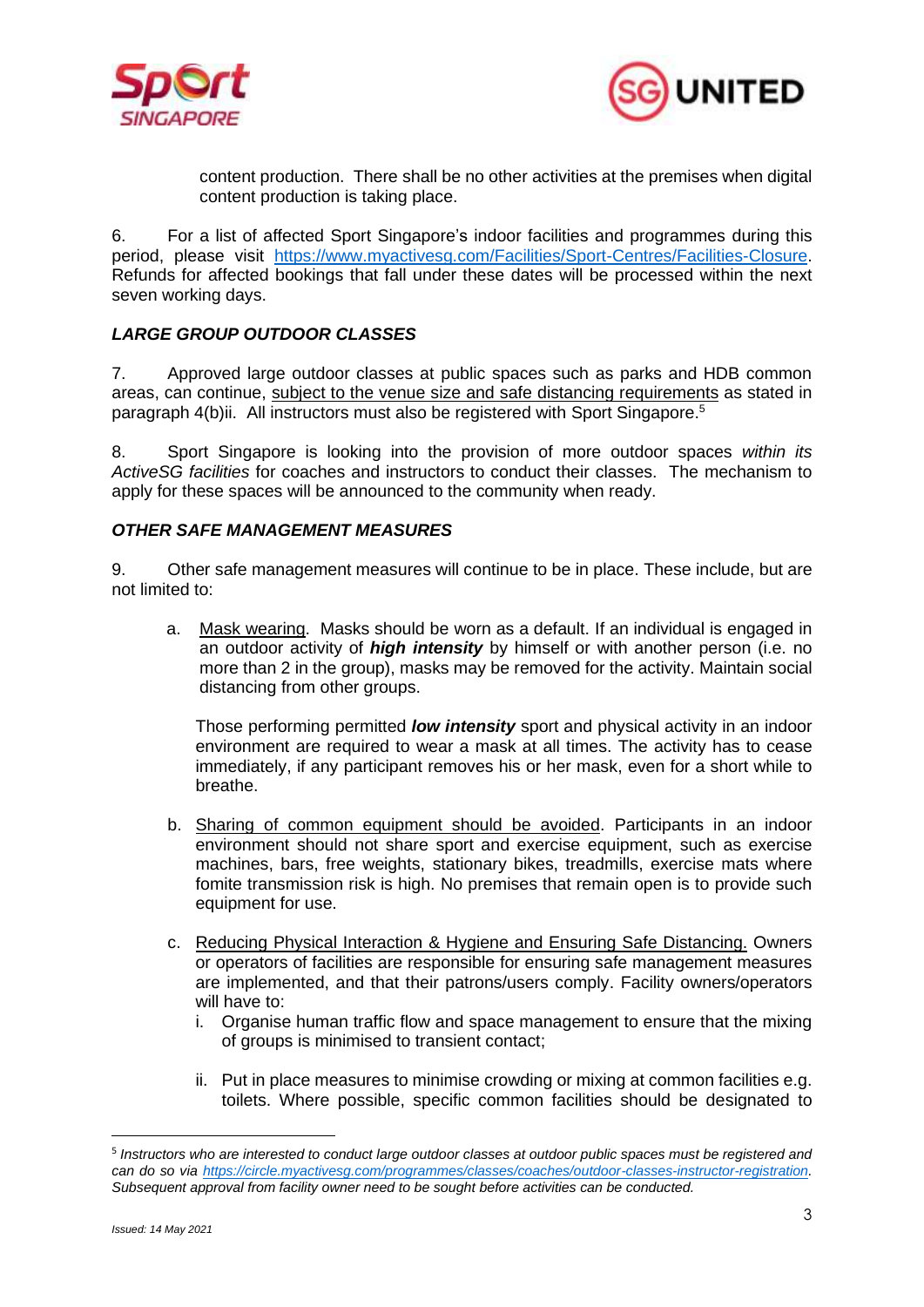



specific zones so that attendees from different zones do not mix when using such facilities;

- iii. Conduct temperature screening<sup>6</sup> and checks on visible symptoms<sup>7</sup> for visitors, and turn away those with fever and/or who appear unwell. SafeEntry must be implemented for participants and visitors. From 17 May 2021 onwards, all participants and staff are to use either the TraceTogether app or the TraceTogether Tokens for SafeEntry;
- iv. Frequently disinfect common spaces and interactive components (e.g. smart kiosks, turnstiles). Operators are strongly encouraged to adopt good sanitation and hygiene practices to achieve the SG Clean quality mark;
- v. Place hand sanitisers in close proximity of the facility entrance and high-touch surfaces like door handles. Attendees should be encouraged to sanitise their hands before entering and upon leaving the facility;
- vi. Ensure that participants do not shout while engaging in physical activities. This is because shouting increases the risk of transmission via droplets. Coaches/instructors may raise their volume when communicating instructions or in the event of a potential danger.

## *SPORT EVENTS FROM 8 MAY TO 13 JUNE 2021*

10. As part of ongoing efforts to reduce the community spread, Sport Singapore will maintain the tightening on sport events during the stipulated period:

- a. Mass participation sport events will not be permitted to take place. Organisers are to work with Sport Singapore to cancel or postpone the events to a later date.
- b. All other sport events, including live spectator sport events, sport competitions and tournaments, will be subject to approval before they can proceed. There will be no spectators allowed at sport events and competitions. National Sports Associations that are organising competitions and tournaments related to qualifications for international competitions for national athletes, should approach Sport Singapore early to discuss their plans.

The above applies to all sport events, including those that have previously been endorsed by Sport Singapore.

## *ENFORCEMENT*

11. Government agencies will be conducting inspections. Enforcement action(s) under the COVID-19 (Temporary Measures) Act and the Infectious Diseases Act will be taken against businesses or individuals who fail to comply with safe management measures.

*<sup>6</sup> Individuals with temperatures 38 degrees celsius and above are considered as having a fever.*

*<sup>7</sup> Notable visible symptoms to look out for include: (a) coughing; (b) sneezing; (c) breathlessness; and (d) a runny nose.*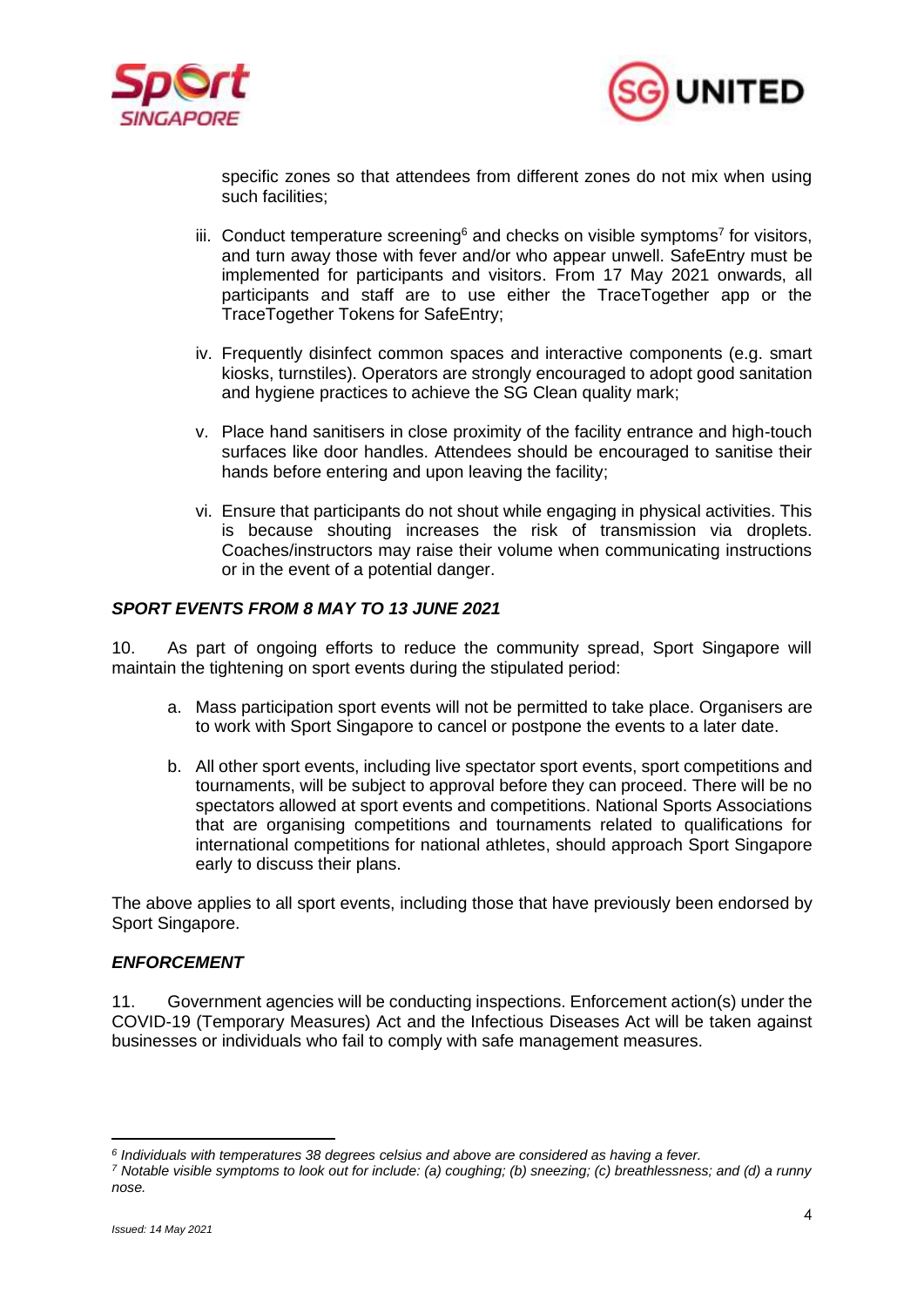



## *EVERYONE HAS A PART TO PLAY AGAINST COVID-19*

12. Singaporeans are urged to remain vigilant and observe safe distancing measures in place to minimise community transmissions. We all have a part to play in keeping COVID-19 at bay, and protect ourselves and our loved ones.

13. For the latest updates on COVID-19 for sport and physical exercise & activity, please visit [www.sportsingapore.gov.sg.](http://www.sportsingapore.gov.sg/) For queries, members of the public can email the Sport Singapore QSM at<https://members.myactivesg.com/feedback> or call 1800-344-1177 during office hours (Mondays to Fridays, 9.00am to 6.00pm).

14. This guidance supersedes all advisories issued by Sport Singapore before this date.

- End -